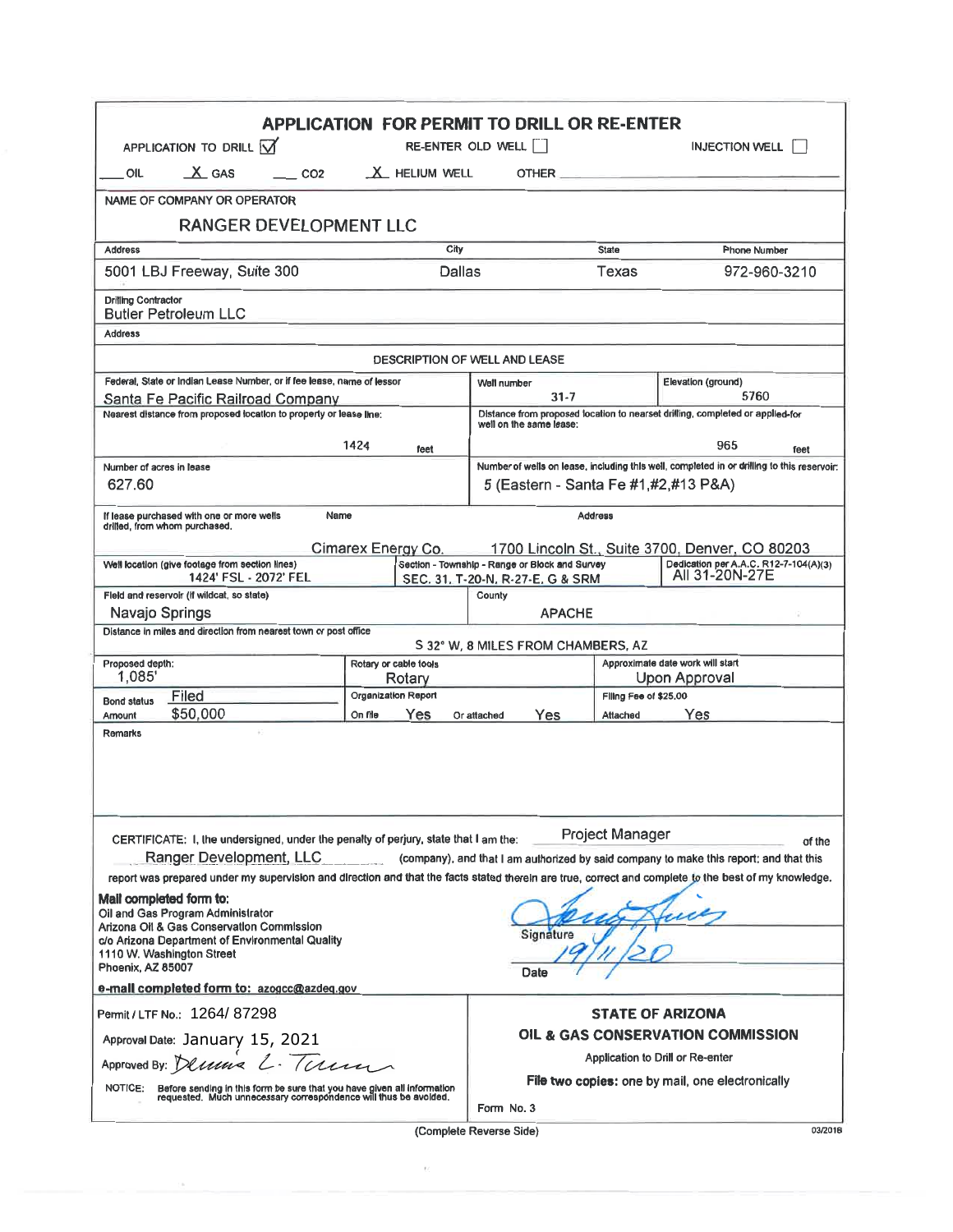- 1. Operator shall outline on the plat the acreage dedicated to the well in compliance with A.A.C. R12-7-107.
- 2. A registered surveyor shall show on the plat the location of the well and certify this information in the space provided.
- 3. ALL DISTANCES SHOWN ON THE PLAT MUST BE FROM THE OUTER BOUNDARIES OF THE SECTION.
- 4. Is the operator the only owner in the dedicated acreage outlined on the plat below ? YES X NO
- 5. If the answer to question four is no, have the interests of all owners been consolidated by communitization agreement or otherwise? NO \_\_\_\_\_\_\_ If answer is yes, give type of consolidation **YES**
- 6. If the answer to question four is no, list all the owners and their respective interests below: